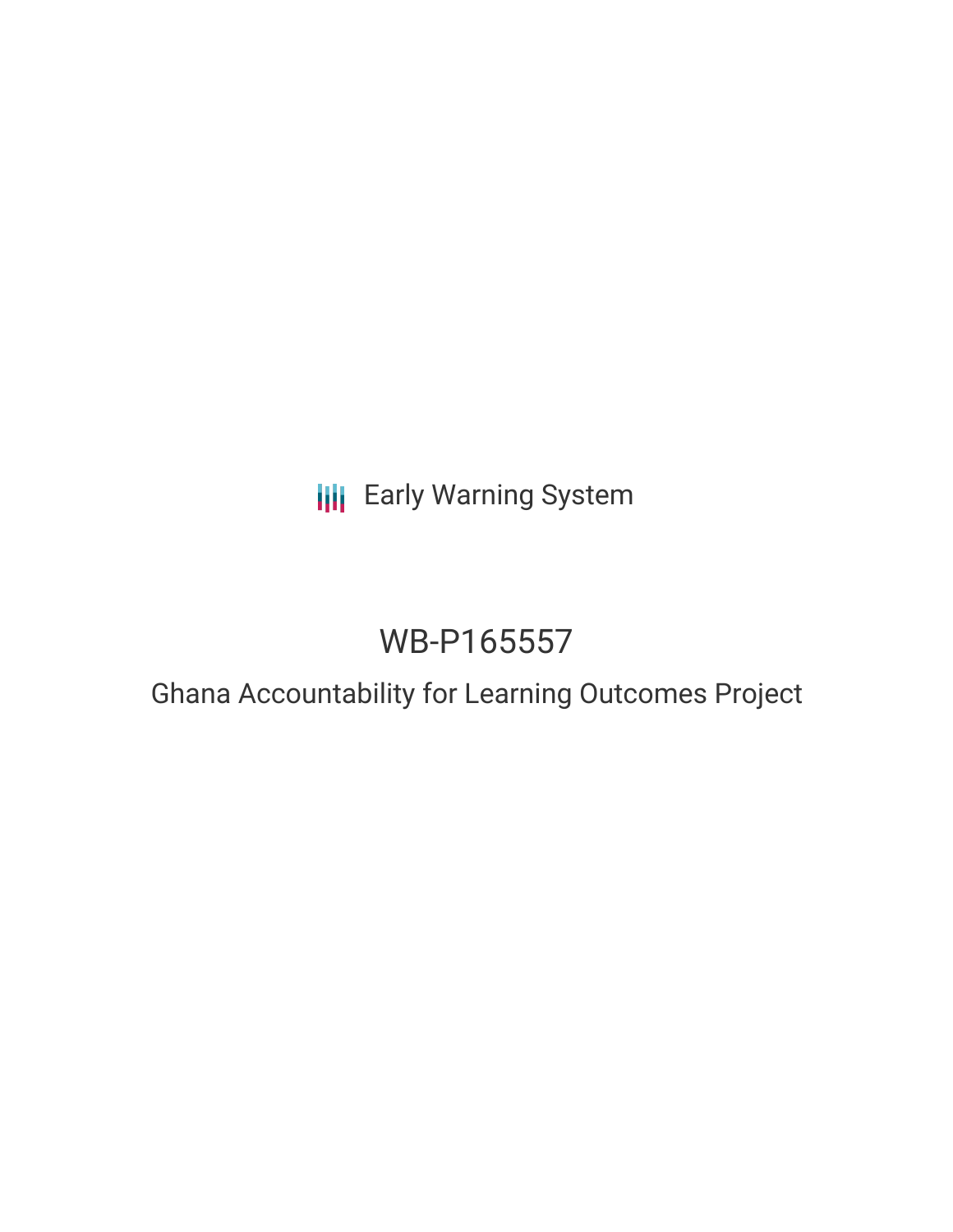

### Early Warning System Ghana Accountability for Learning Outcomes Project

#### **Quick Facts**

| <b>Countries</b>               | Ghana                       |
|--------------------------------|-----------------------------|
| <b>Financial Institutions</b>  | World Bank (WB)             |
| <b>Status</b>                  | Proposed                    |
| <b>Bank Risk Rating</b>        | C                           |
| <b>Voting Date</b>             | 2019-07-11                  |
| <b>Borrower</b>                | REPUBLIC OF GHANA           |
| <b>Sectors</b>                 | <b>Education and Health</b> |
| <b>Investment Amount (USD)</b> | $$45.00$ million            |
| <b>Project Cost (USD)</b>      | \$69.40 million             |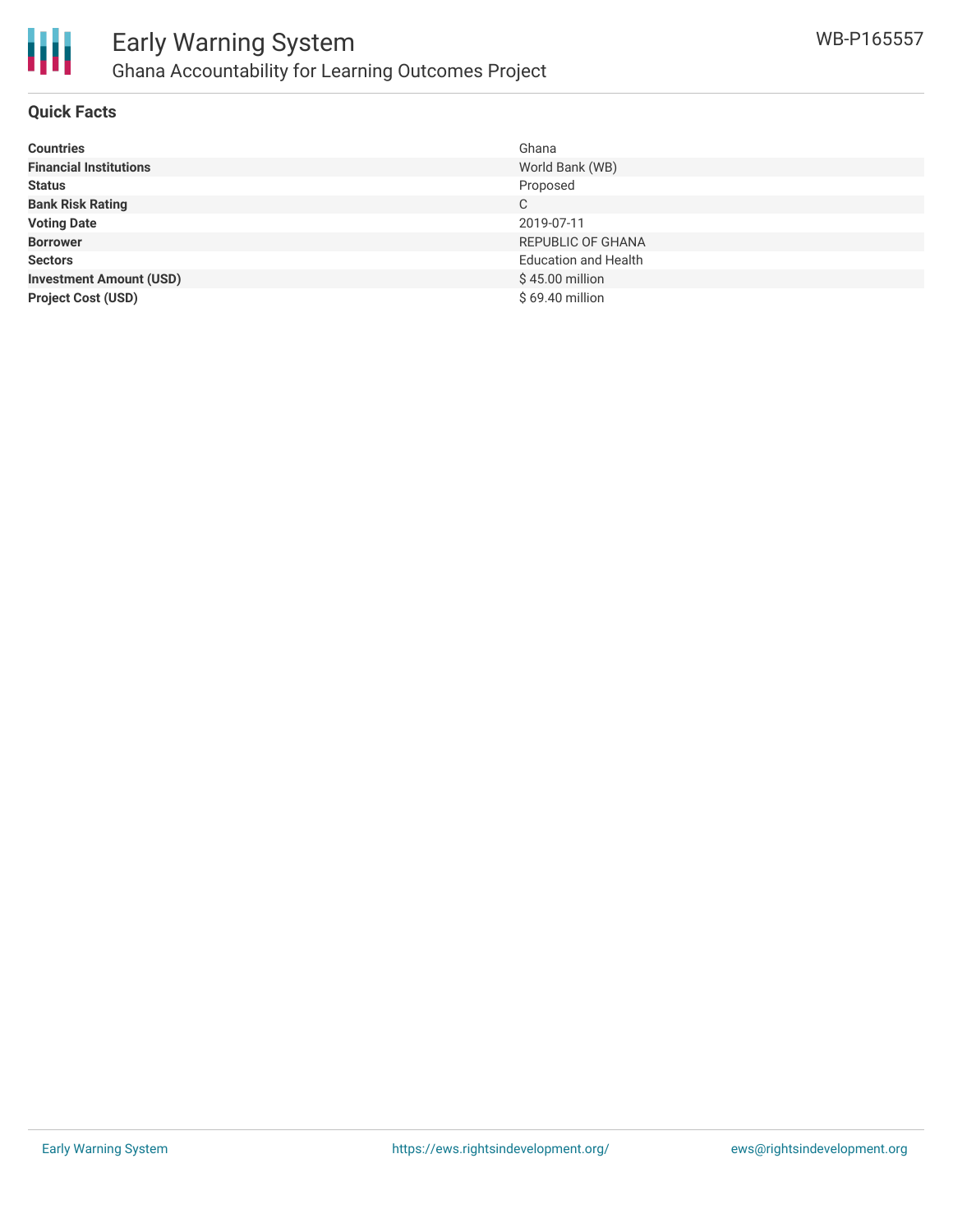



### **Project Description**

The project development objective is to improve literacy and numeracy in selected schools and strengthen accountability in basic education in Ghana.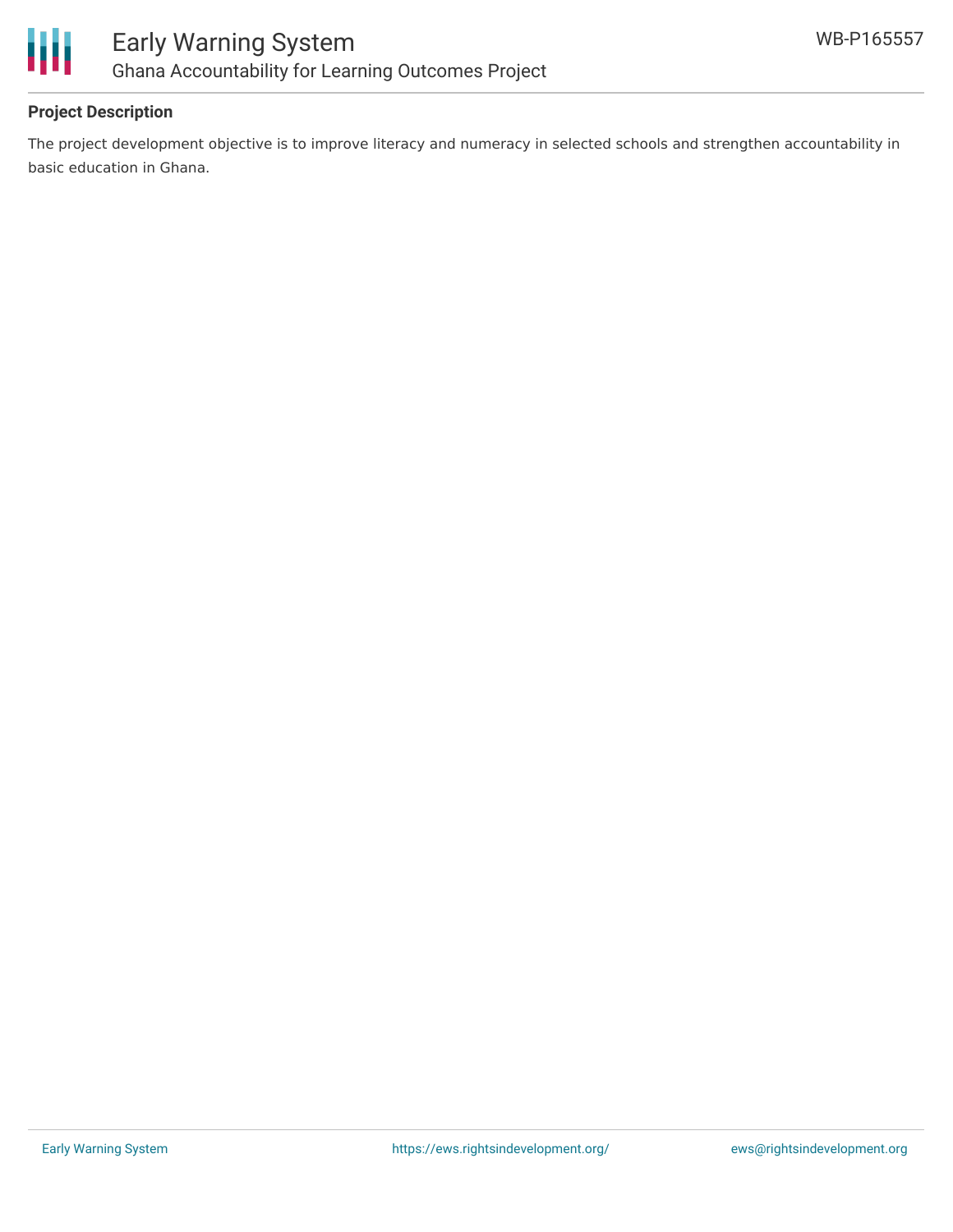

### Early Warning System Ghana Accountability for Learning Outcomes Project

### **Investment Description**

World Bank (WB)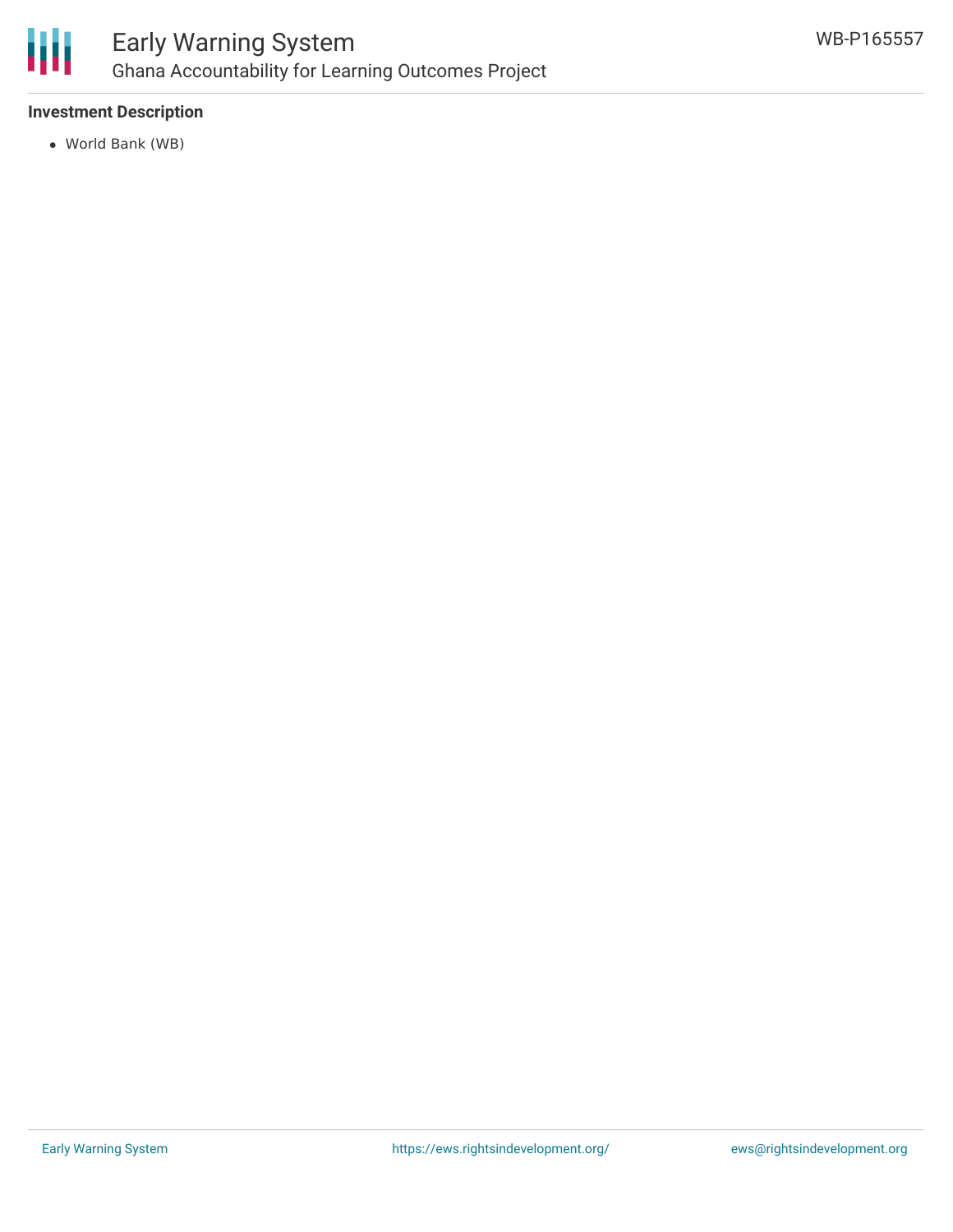

### **Contact Information**

Ministry of Finance Patrick Nomo Chief Director pnomo@mofep.gov.gh

ACCOUNTABILITY MECHANISM OF WORLD BANK

The World Bank Inspection Panel is the independent complaint mechanism and fact-finding body for people who believe they are likely to be, or have been, adversely affected by a World Bank-financed project. If you submit a complaint to the Inspection Panel, they may investigate to assess whether the World Bank is following its own policies and procedures for preventing harm to people or the environment. You can contact the Inspection Panel or submit a complaint by emailing ipanel@worldbank.org. You can learn more about the Inspection Panel and how to file a complaint at: http://ewebapps.worldbank.org/apps/ip/Pages/Home.aspx.